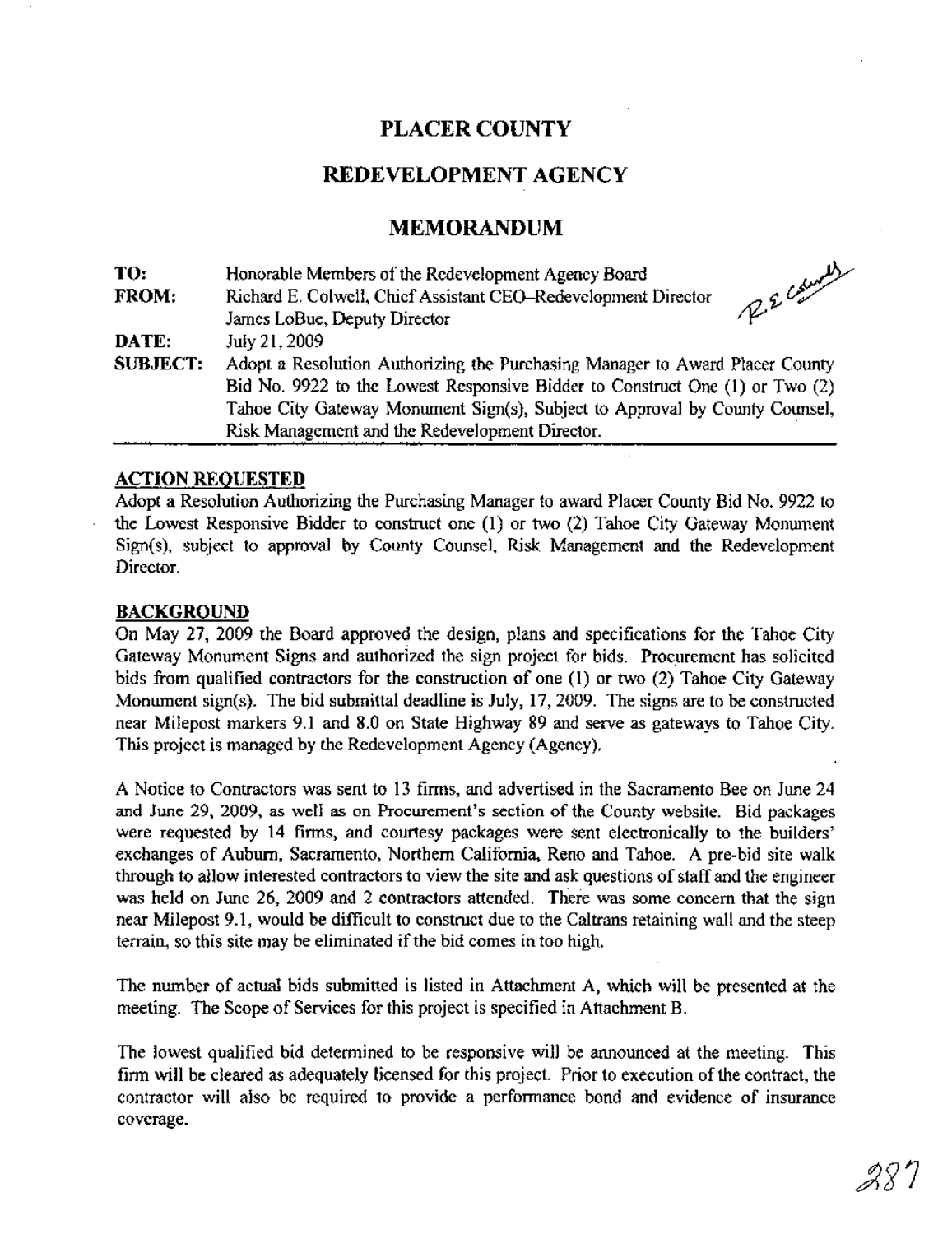# **ENVIRONMENTAL REVIEW**

Construction of the signs is Categorically Exempt under the California Environmental Quality Act (CEQA) Guidelines Section 15311(a) "On-premise signs as Appurtenants to Institutional Facilities". Both signs will be constructed within the CALTRANS State Highway 89 Right-of-Way. The Agency has received CALTRANS Encroachment Permits for the two sites.

# **FISCAL IMPACT**

Adequate tax increment bond funds are available in the Agency budget for this project. \$167,251 has been budgeted for Engineering and Design of these signs. This activity will have no impact on the General Fund.

### **RECOMMENDATION**

Adopt a Resolution Authorizing the Purchasing Manager to award Placer County Bid No. 9922 to the Lowest Responsive Bidder to construct one (1) or two (2) Tahoe City Gateway Monument Sign(s), subject to approval by County Counsel, Risk Management and the Redevelopment Director.

Attachments: Resolution Monument Sign Rendering List of Bids Scope of Services

cc: Karin Schwab, Agency Counsel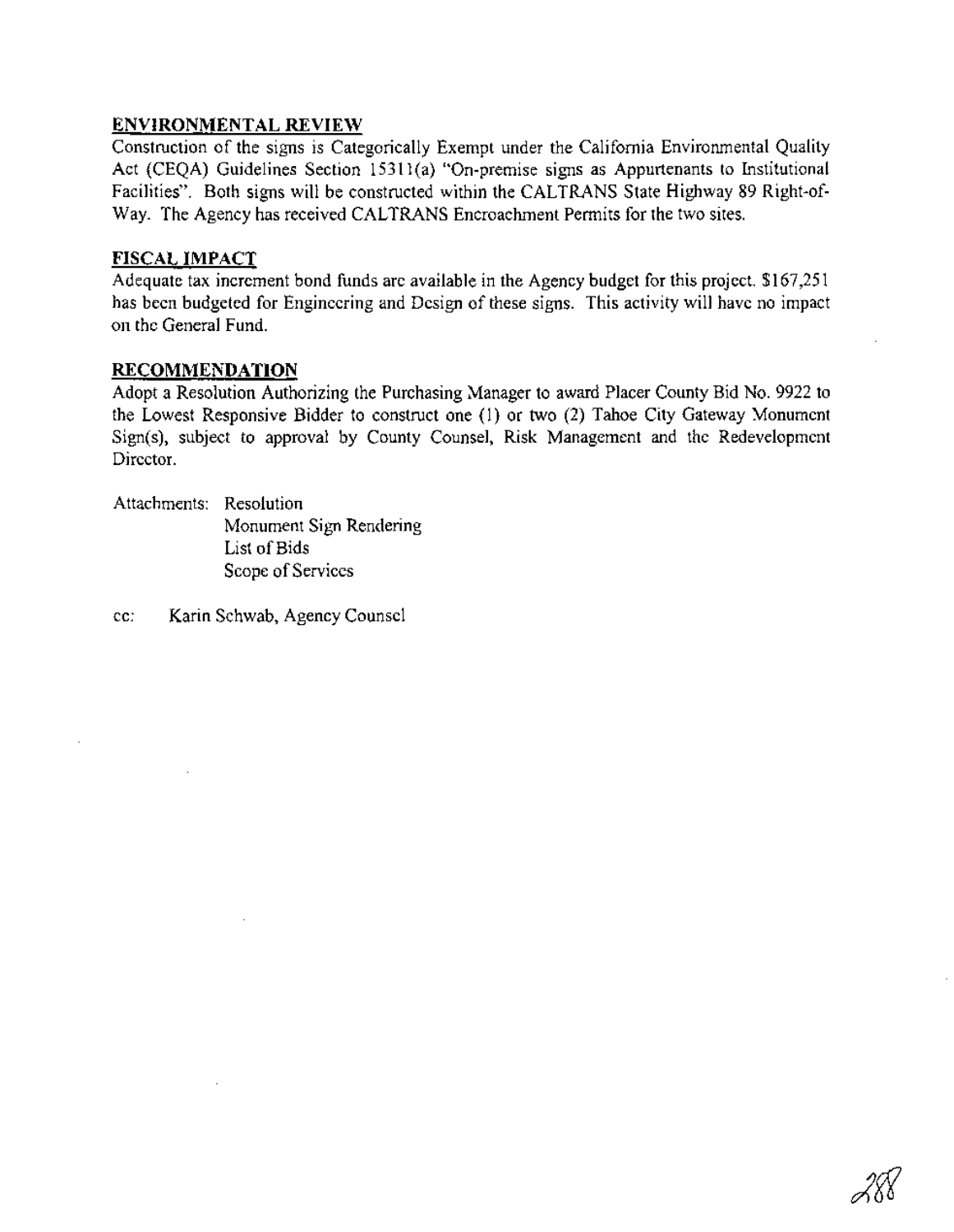# **Before the Placer County Redevelopment Agency Board of Directors State of California**

In the matter of:

| <b>Resol. No:</b> <u>______________</u> __ |
|--------------------------------------------|
|                                            |
| Ord. No:                                   |
|                                            |
| First Reading:                             |
|                                            |

The following Resolution was duly passed by the Redevelopment Agency Board of Directors of the County of Placer at a regular meeting held \_\_\_\_\_\_\_\_\_\_\_\_\_\_\_\_\_

by the following vote on roll call:

Ayes:

Noes:

Absent:

. Signed and approved by me after its passage.

Attest:

Chair, Redevelopment Agency Board

Clerk of said Board

WHEREAS, on May 27,2008 the Board Approved the Design, Plans and Specifications for the Tahoe City Gateway Monwnent Signs, and authorized the Sign Project for Bids.

WHEREAS, on June 24, 2009 and June 29, 2009 a notice to contractors was advertised in the Sacramento Bee; and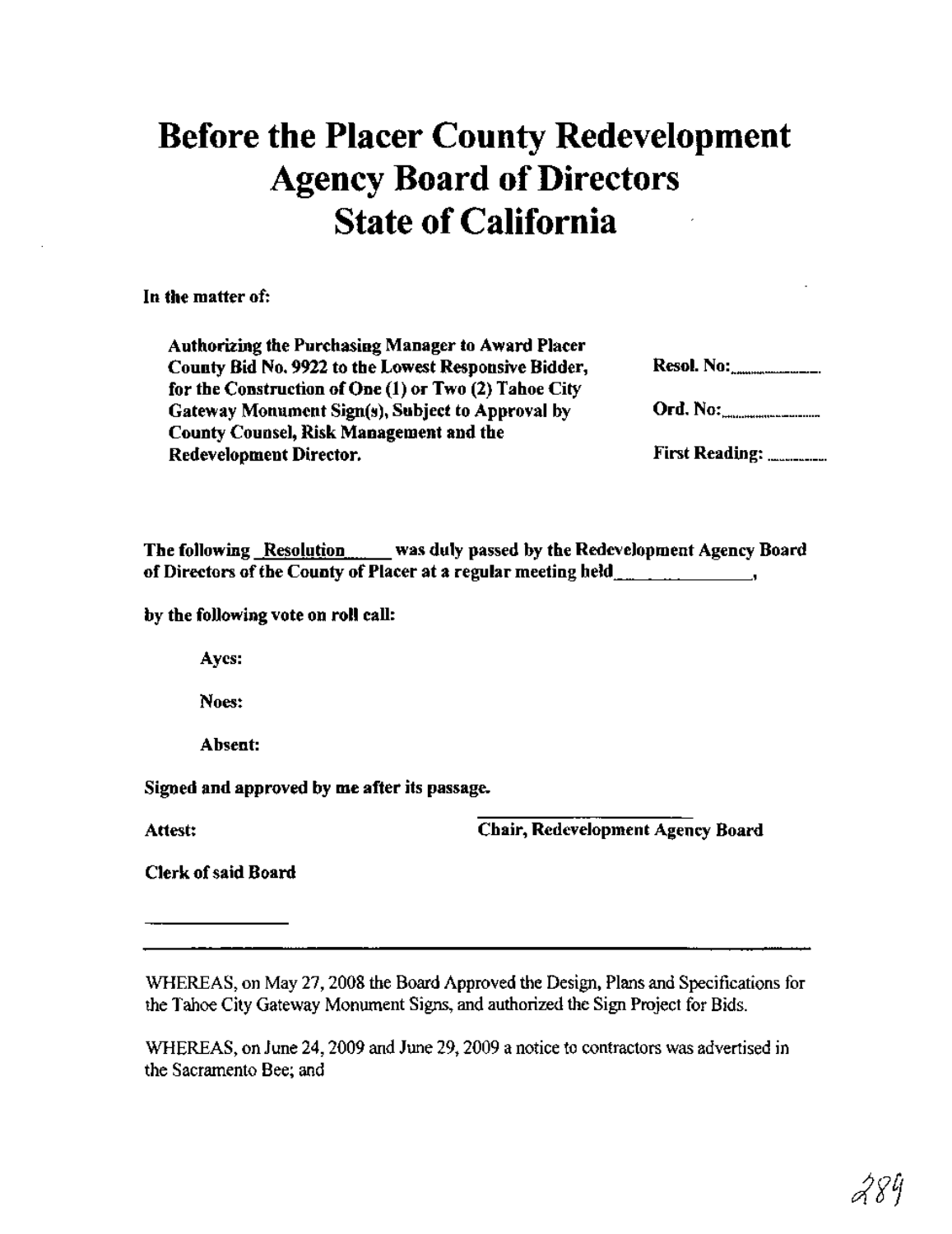WHEREAS, Bid Packages were sent to the Builders' Exchanges of Auburn, Sacramento, Northern California, Reno and Tahoe, and a Bid Walk was conducted on June 26, 2009.

NOW, THEREFORE, BE IT RESOLVED that the Purchasing Manager is hereby authorized to award Placer County Bid No. 9922 to the Lowest Responsive Bidder, for the construction of one (1) or two (2) Tahoe City Gateway Monument Sign(s), subject to approval by County Counsel, Risk Management and the Redevelopment Director.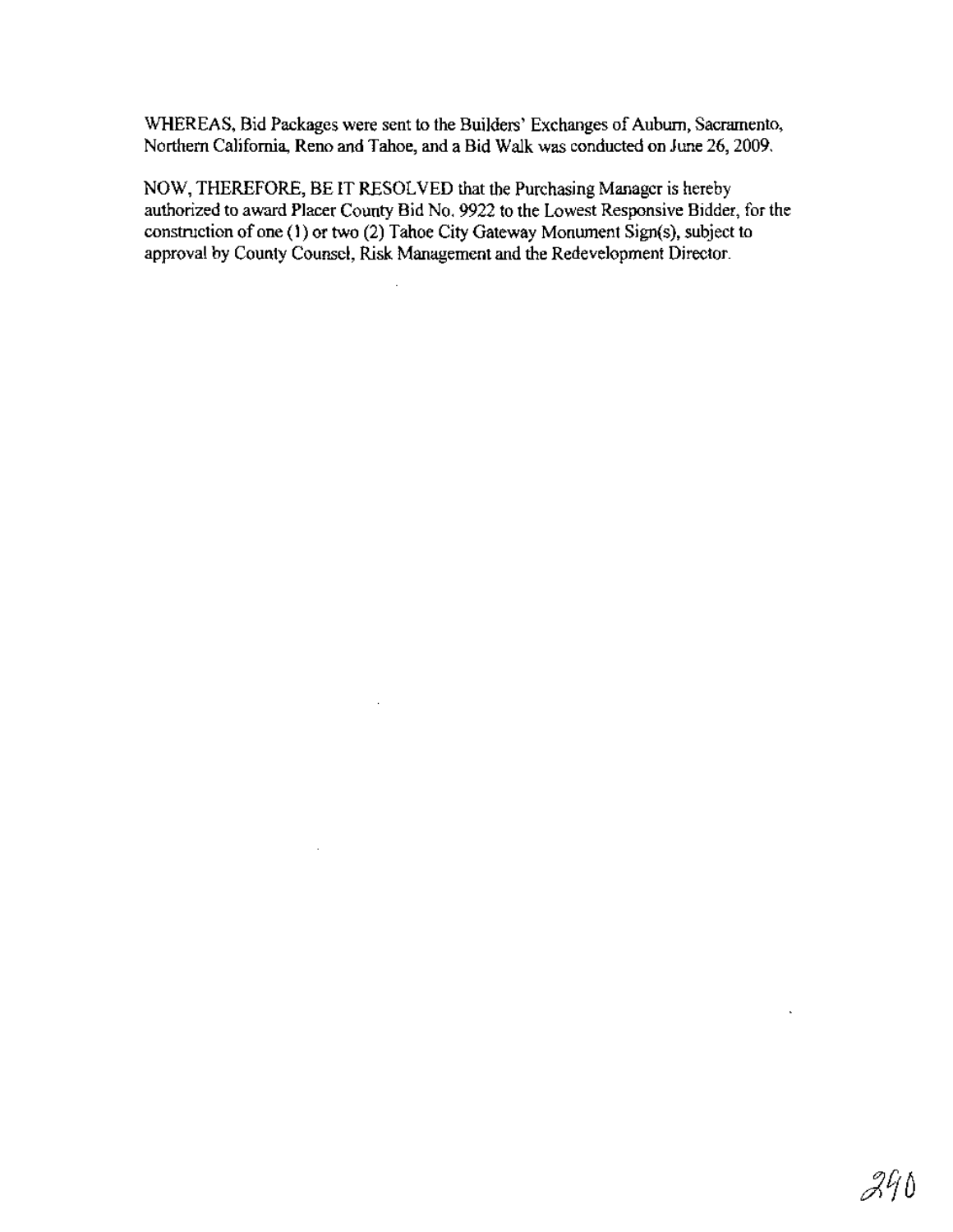# ATTACHMENT

 $\ddot{\phantom{a}}$ 

 $\overline{a}$ 

 $\mathbf{r}$ 

 $\mathcal{L}$ 

l,

 $\bar{z}$ 

List of Bids to be Provided at Meeting

J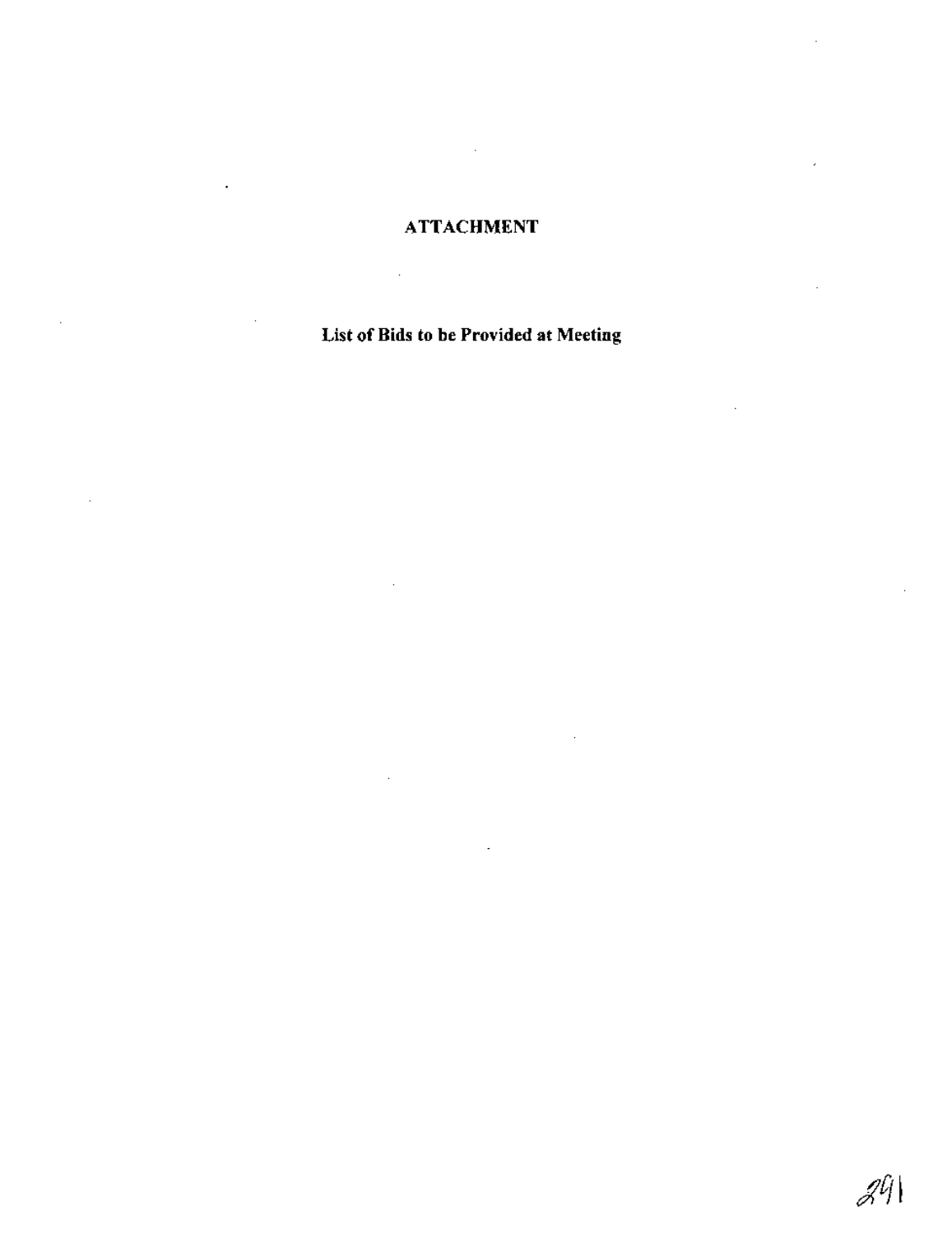

 $\mathscr{A}^{\mathscr{G}\mathscr{A}}$